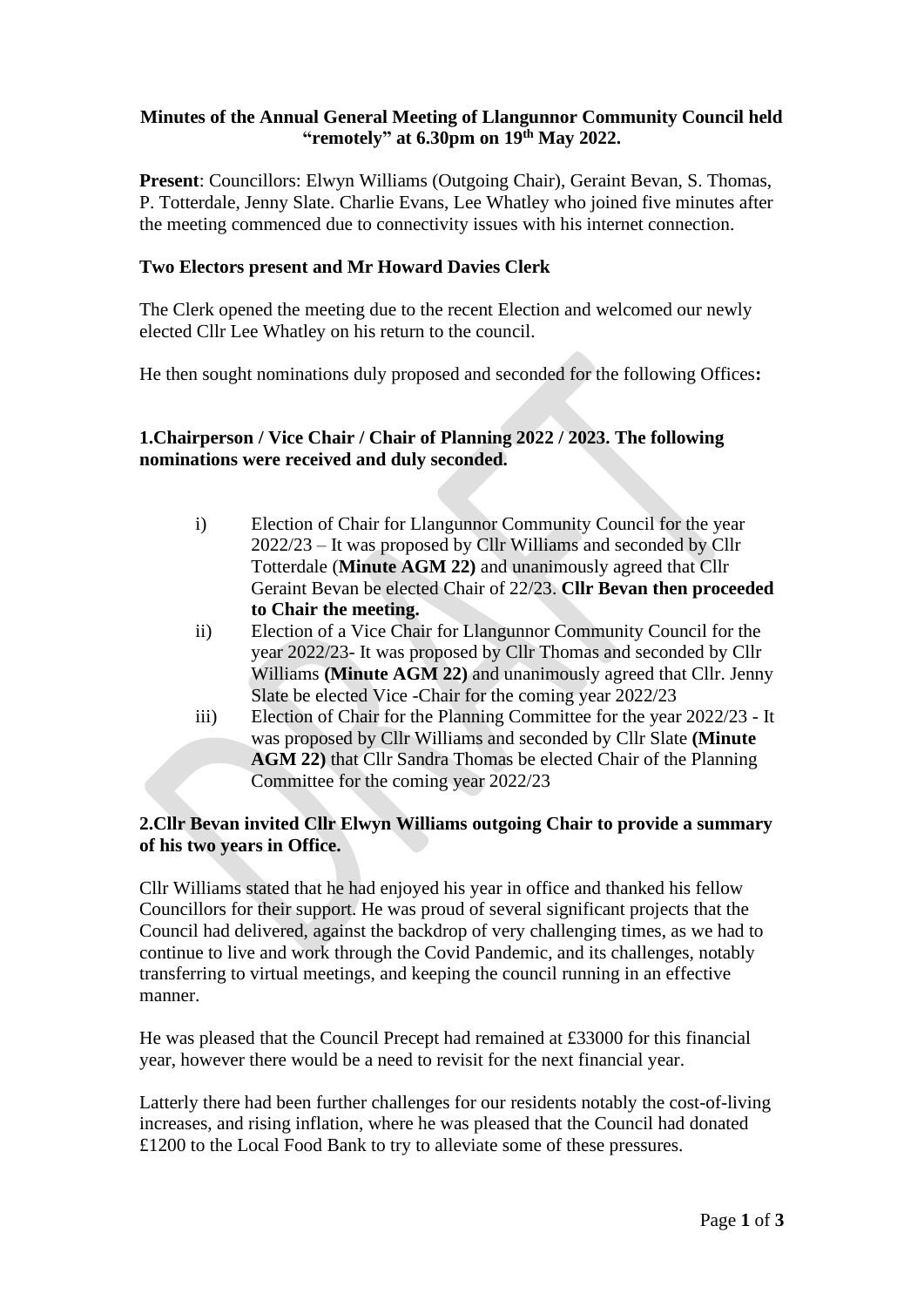He was proud of what the Council had achieved in the park, and are looking to deliver in the future for this prized asset that had remained open and maintained throughout the pandemic for the benefit of our residents and their families

He wished the Council and its Officials well for the forthcoming year.

## **3.Apologies:** None

**4.** Clerk reminded all Councillors that if they had not returned their signed "Declaration of Office" could they do so as a matter of urgency.

# **5.There were no declarations of interest**

## **6.Responsible Financial Officer / Proper Officer.**

Resolved unanimously – **(Minute AGM 2022-5)** to appoint the Clerk as the Council's Responsible Financial Officer / Proper Officer.

## **7.Minutes of previous AGM – 13th May 2021**

The minutes of the meeting held on the  $13<sup>th of</sup>$  May 2021 were confirmed as true record (**Minute AGM2022 - 7)** 

**8.Cheque signatories** – Resolved unanimously to reappoint Cllrs, E Williams, G Bevan and Cllr S Thomas – (**Minute AGM 2022 – 8)**

## **9.External Audit**

It was noted: the appointment of Audit Wales as External Auditors for the year ending 31st March 2022 – (**Minute AGM 2022– 9).** 

## **10.Review allowances paid to Clerk**

**Resolved (Minute AGM 2022 – 10):** that the clerk convene a meeting of the Finance Committee to discuss the allowances.

#### **11.To confirm annual allowances for members for 22/23 as per Independent Renumeration Panel for Wales Recommendations – Resolved Minute (AGM 22 –**

that the clerk add to the agenda for next month's Council meeting as it will require voting on by all Councillors given that there is a new attendance allowance now available to Councillors subject to adoption for attending meetings.

**12.** It was decided at the start of the meeting that Cllr Whatley's motion be best dealt with at the ordinary Council meeting to follow. Agreed to place on the Council meeting agenda) **(Minute AGM 2022 11)**

#### **13. It was agreed that the following Councillors would represent the Council on (Minute AGM 2021 – 10 I, ii, iii, iv)**

- **i**) Finance Committee Cllrs E Williams, S. Thomas, & Chair / Vice. **One vacancy remains as no further nomination received.**
- **ii)** Web & Media Committee Cllrs. C Evans & Chair / Vice **Two vacancies remain as no further nominations received.**